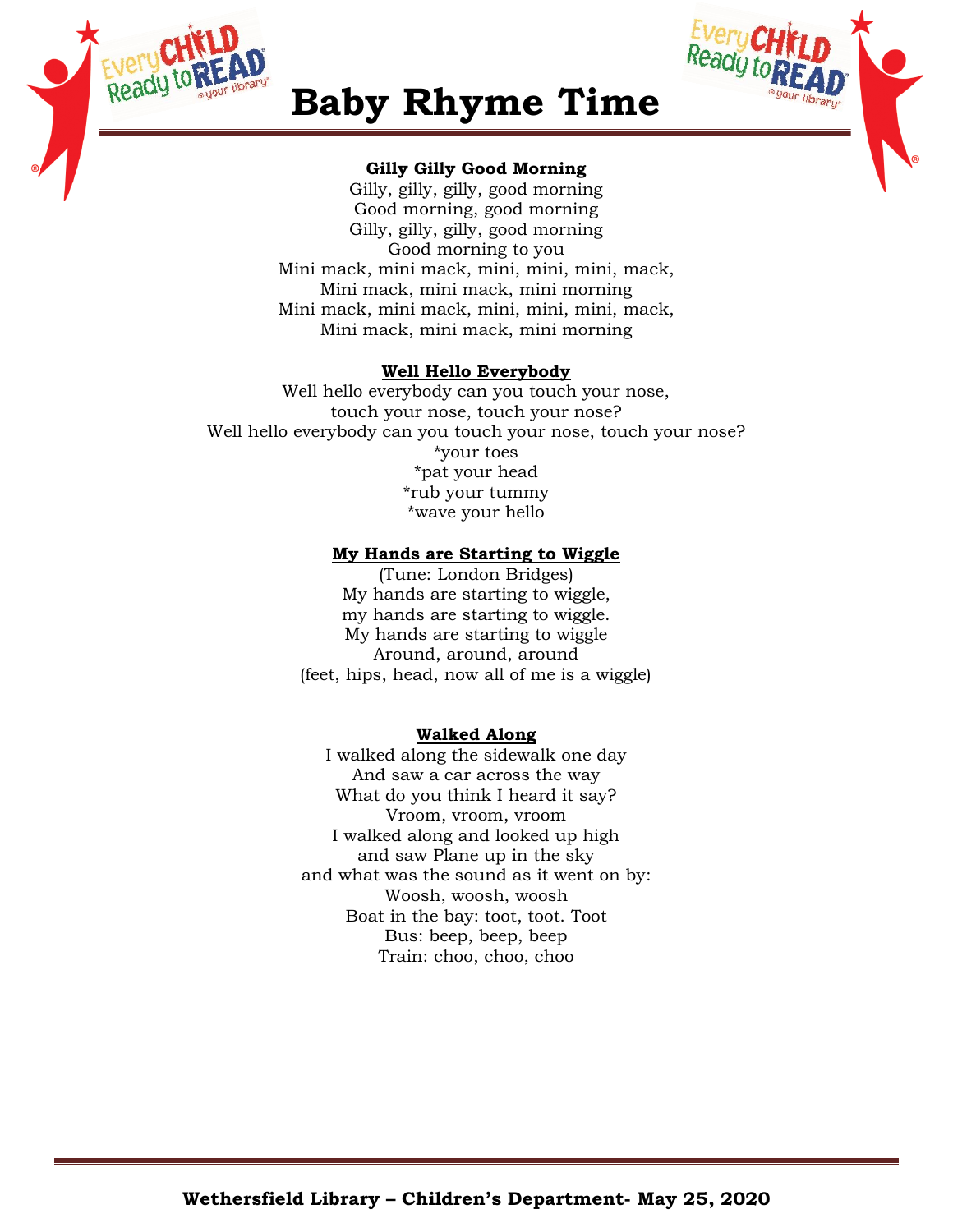# **Baby Rhyme Time**

### **City is Great**

(tune: Hokey Pokey) Oh the city is great Oh the city is grand There's a whole lot of people On a little piece of land And we live way up on the 57th floor And this is what we do when we go out the door Take the elevator up, take the elevator down Take the elevator up, take the elevator down Take the elevator up, take the elevator down And we turn around

#### **Here is the Beehive**

Here is the beehive But where are the bees? Hidden away, where nobody sees Watch and you'll see them Come out of their hive 1, 2, 3, 4, 5 BUZZZZ

#### **Hippopotamus Got on a City Bus**

A hip, a hip, a hippopotamus Got on, got on, got on a city bus And all, and all, and all the people cried "You're squishing us!" \*cow: "Moove over" \*sheep: Baaaack up

#### **See the Ponies**

See the ponies walking, walking Down the country road (repeat) \*trotting, trotting \*galloping, galloping \*now see the ponies coming home all tired out, all tired out, all tired out.